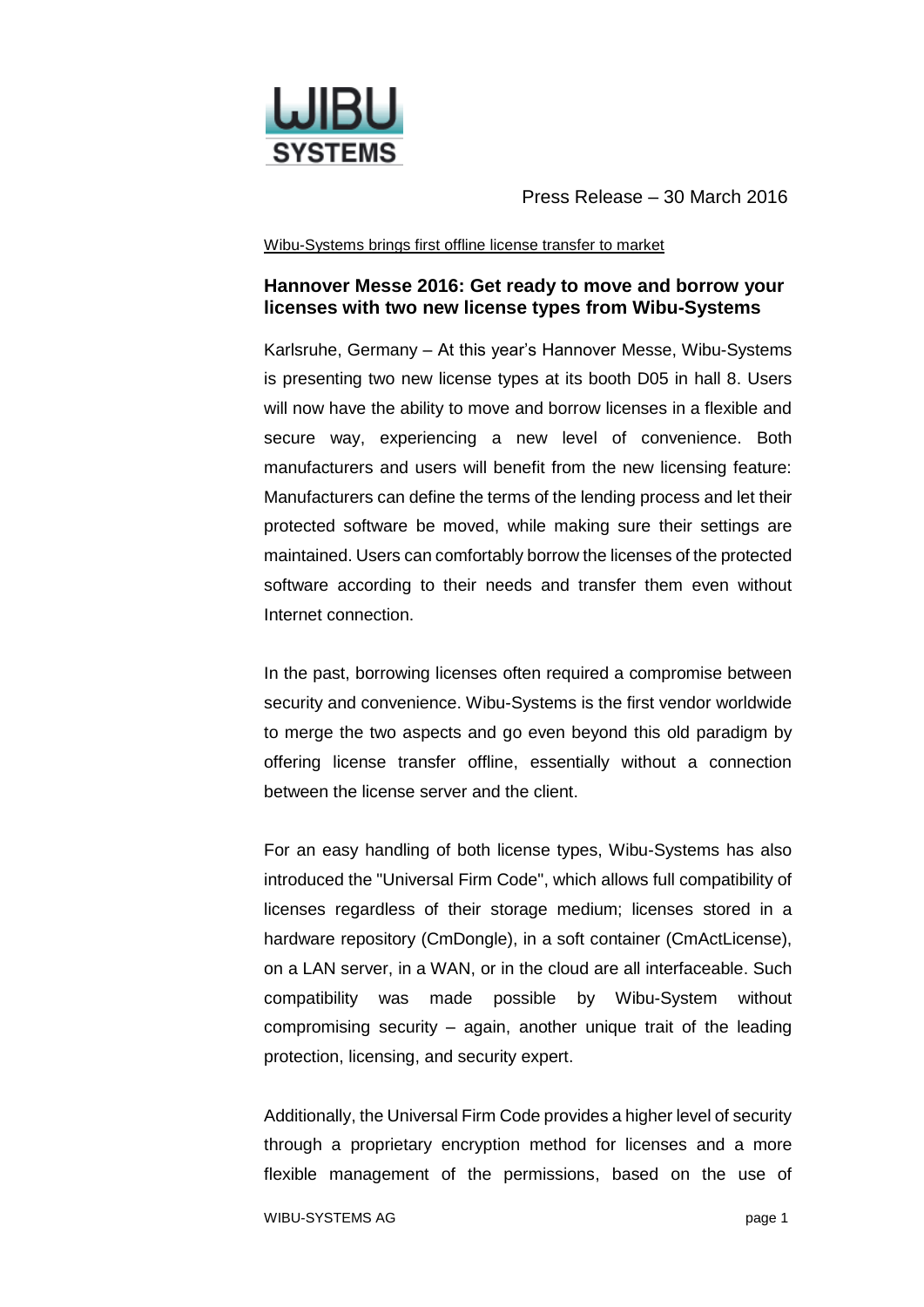

Press Release – 30 March 2016

certificates. Moreover, licenses are reduced in size, thus taking up less storage space. This final advantage is particularly relevant in the industrial field, where every byte counts.

CodeMeter μEmbedded and CodeMeter Embedded complete the CodeMeter family and meet the requirements of compact runtime environments for very small devices, like PLCs, mobile units, and microcontrollers.

Oliver Winzenried, CEO and founder of Wibu-Systems, explains: "With the new transferable license types, we have reached an important milestone: Convenience and security go hand in hand now. As we are the first ever to develop and commercialize such a revolutionary concept, we expect significant demand from the market. Just imagine a construction site, which obviously comes with no Internet connection to the server of the building company. The benefits are evident: The company can reserve one license of a protected software from its license pool for a specific employee, transfer it offline, and still stay in accordance with its own policy."



Image: Wibu-Systems introduces offline license transfer.

Press contact: WIBU-SYSTEMS AG Daniela Previtali, Global Marketing Director Tel. +49 721 9317235 / +39 035 0667070 [daniela.previtali@wibu.com](mailto:daniela.previtali@wibu.com) [www.wibu.com](http://www.wibu.com/)

WIBU-SYSTEMS AG **page 2**